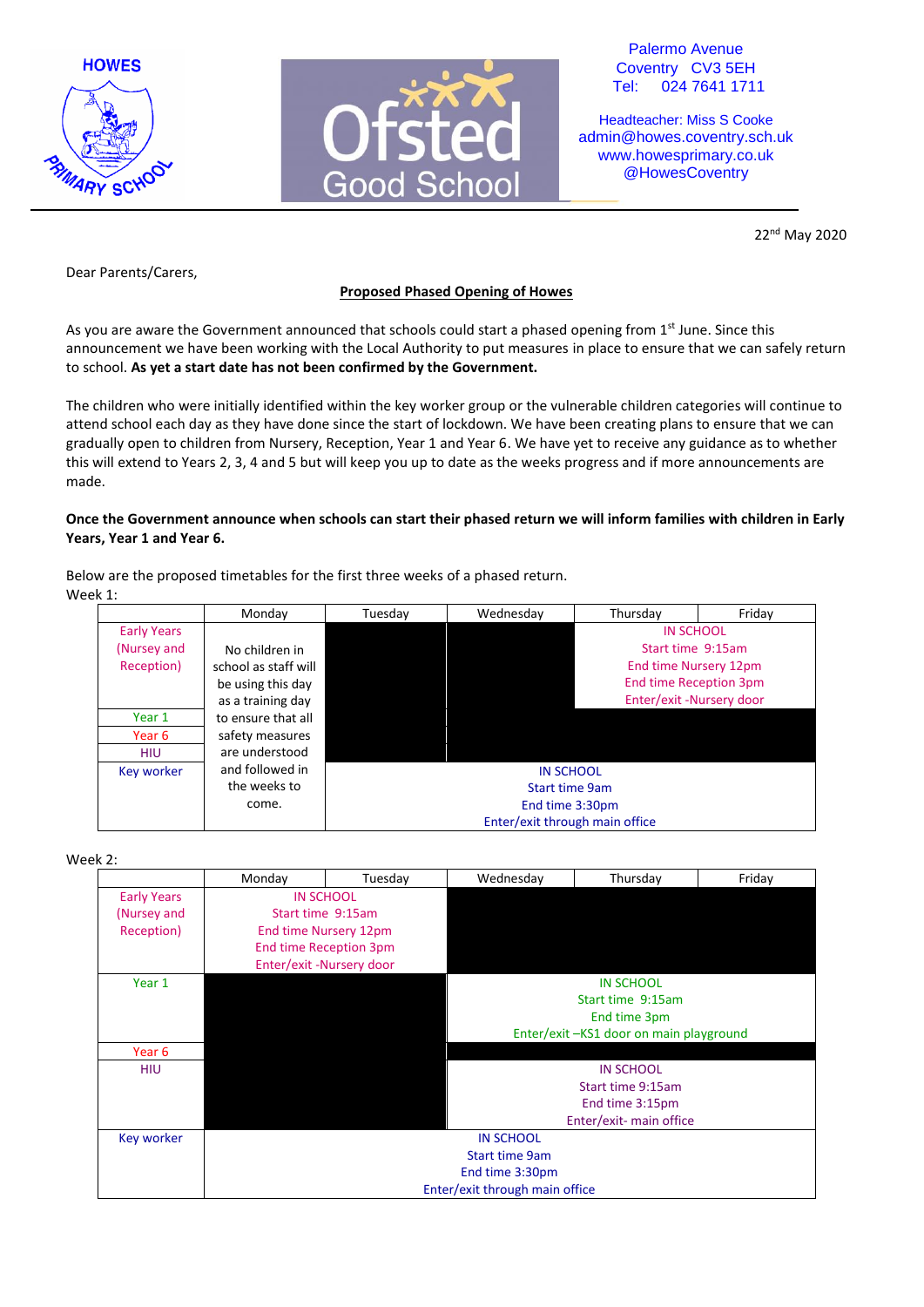

Please take note of when your child's year group will be in school. Where the year group is blocked out, the children **must not** attend school.

You will notice that we have staggered start and end times for the different groups. This is to ensure that all families can follow social distancing during the busy start and end of the day. We have also identified which door your child will enter and exit through. We will ensure that the playgrounds and paths are marked with social distancing measures to ensure that you can wait safely.

### **Entering and exiting school**

We ask that all families enter and leave via Palermo Avenue (the side gate will not be open). We will ask you to enter via the main path and to leave through the vehicle gate which will be left open. Please do not drive up Palermo Avenue or into the carpark as this could cause injury to families.

We ask that only one parent comes with the children. In order to minimise the risk of any infection spreading, parents will not be permitted inside the school building. If your child is upset when they are due to enter the school, staff will not be able to assist you in getting your child inside the building. If they do not leave you willingly then they will have to go home with you that day. Staff safety is also essential at this time.

#### **Lunches**

If your child is eligible for Infant Free School Meals or Free School Meals then a school packed lunch can be provided for them. If your child is eligible for FSM and you choose to take the school packed lunch option then you will no longer be eligible to receive the weekly vouchers.

If your child is not taking a school packed lunch, please send a packed lunch from home in a disposable bag with your child each day. Please ensure that your child brings with them items that they are able to open themselves as staff need to maintain a social distance where possible.

All children will need to bring their own named water bottle each day.

#### **Safety first**

Along with this letter we have created an information leaflet about some of the measures that we are putting in place for the return to school and also guidance for you as to what we will need you to do to work with us safely.